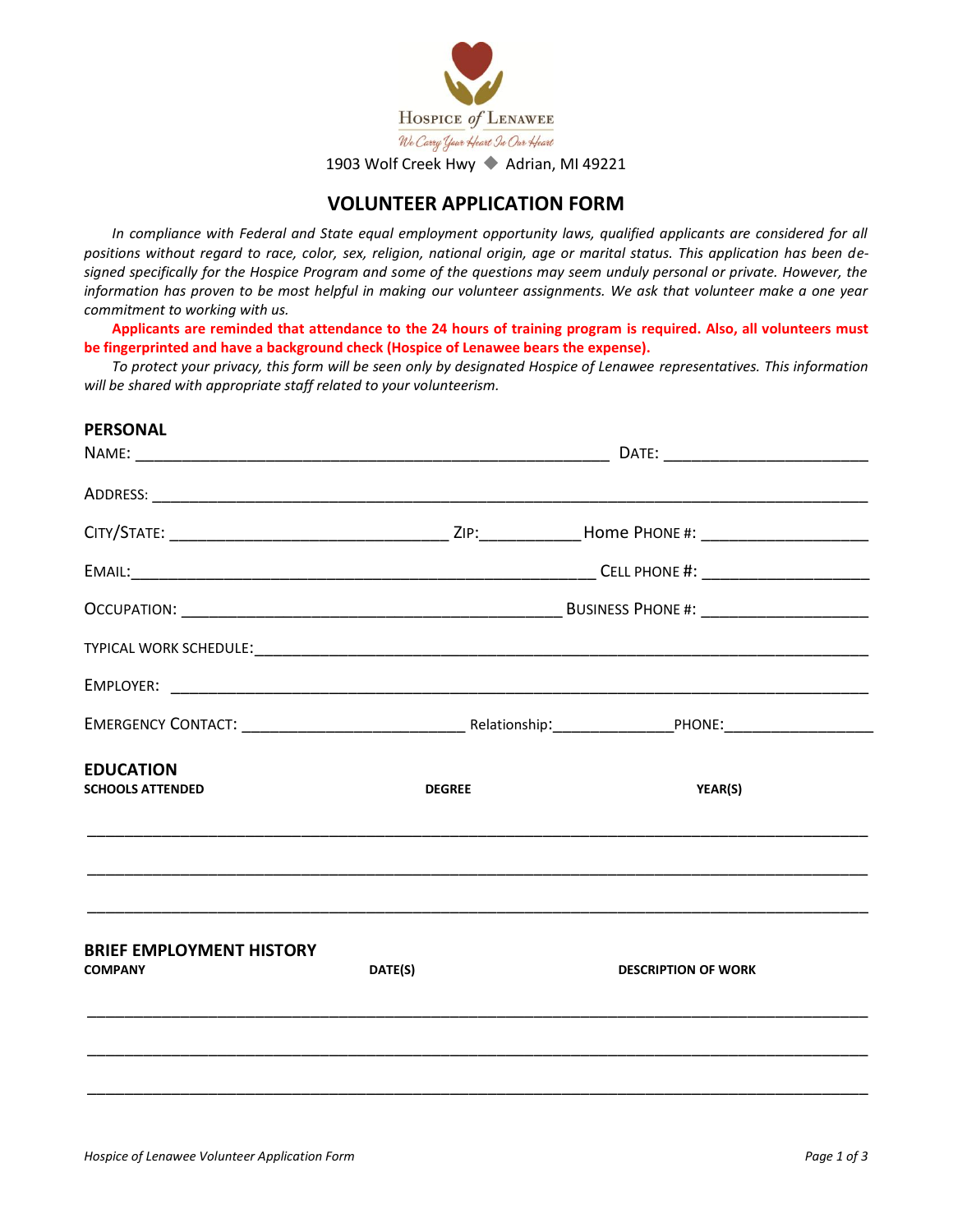|          | <b>VOLUNTEER EXPERIENCE</b>                                                                                                                                                                                                                                                                                                                                                                             | DATE(S) |          |         | <b>DESCRIPTION OF WORK</b>                                                                                                                                                                                                          |
|----------|---------------------------------------------------------------------------------------------------------------------------------------------------------------------------------------------------------------------------------------------------------------------------------------------------------------------------------------------------------------------------------------------------------|---------|----------|---------|-------------------------------------------------------------------------------------------------------------------------------------------------------------------------------------------------------------------------------------|
|          | <b>HOSPICE:</b>                                                                                                                                                                                                                                                                                                                                                                                         |         |          |         |                                                                                                                                                                                                                                     |
| OTHER:   |                                                                                                                                                                                                                                                                                                                                                                                                         |         |          |         |                                                                                                                                                                                                                                     |
|          | <b>PERSONAL REFERENCES</b>                                                                                                                                                                                                                                                                                                                                                                              |         |          |         |                                                                                                                                                                                                                                     |
|          |                                                                                                                                                                                                                                                                                                                                                                                                         |         |          |         | <b>PHONE:</b> The contract of the contract of the contract of the contract of the contract of the contract of the contract of the contract of the contract of the contract of the contract of the contract of the contract of the c |
|          |                                                                                                                                                                                                                                                                                                                                                                                                         |         |          |         |                                                                                                                                                                                                                                     |
|          |                                                                                                                                                                                                                                                                                                                                                                                                         |         |          |         |                                                                                                                                                                                                                                     |
|          |                                                                                                                                                                                                                                                                                                                                                                                                         |         |          |         |                                                                                                                                                                                                                                     |
| parties. | I hereby authorize Hospice of Lenawee to obtain information that may be necessary in connection with this application. I further<br>agree to hold Hospice of Lenawee and the above named references harmless from any and all liability from the release of infor-<br>mation obtained in the reference check. I understand that the information shared will be held in the strictest confidence by both |         |          |         |                                                                                                                                                                                                                                     |
| English  | <b>LANGUAGES SPOKEN (CIRCLE)</b><br>Spanish French                                                                                                                                                                                                                                                                                                                                                      | German  | Japanese | Italian |                                                                                                                                                                                                                                     |
|          | <b>AUTOMOBILE</b><br>Are you willing to provide transportation for patients? YES _____________________<br>(If yes, a copy of your driver's license and current auto insurance is needed.)                                                                                                                                                                                                               |         |          |         |                                                                                                                                                                                                                                     |
|          | <b>YOUR STORY</b><br>In order to better acquaint us with your interests and talents, please share your reasons for wanting<br>to serve as a hospice volunteer:                                                                                                                                                                                                                                          |         |          |         |                                                                                                                                                                                                                                     |
|          |                                                                                                                                                                                                                                                                                                                                                                                                         |         |          |         |                                                                                                                                                                                                                                     |
|          |                                                                                                                                                                                                                                                                                                                                                                                                         |         |          |         |                                                                                                                                                                                                                                     |
|          |                                                                                                                                                                                                                                                                                                                                                                                                         |         |          |         |                                                                                                                                                                                                                                     |
|          |                                                                                                                                                                                                                                                                                                                                                                                                         |         |          |         |                                                                                                                                                                                                                                     |
|          |                                                                                                                                                                                                                                                                                                                                                                                                         |         |          |         |                                                                                                                                                                                                                                     |
|          |                                                                                                                                                                                                                                                                                                                                                                                                         |         |          |         |                                                                                                                                                                                                                                     |
|          |                                                                                                                                                                                                                                                                                                                                                                                                         |         |          |         |                                                                                                                                                                                                                                     |
|          |                                                                                                                                                                                                                                                                                                                                                                                                         |         |          |         |                                                                                                                                                                                                                                     |